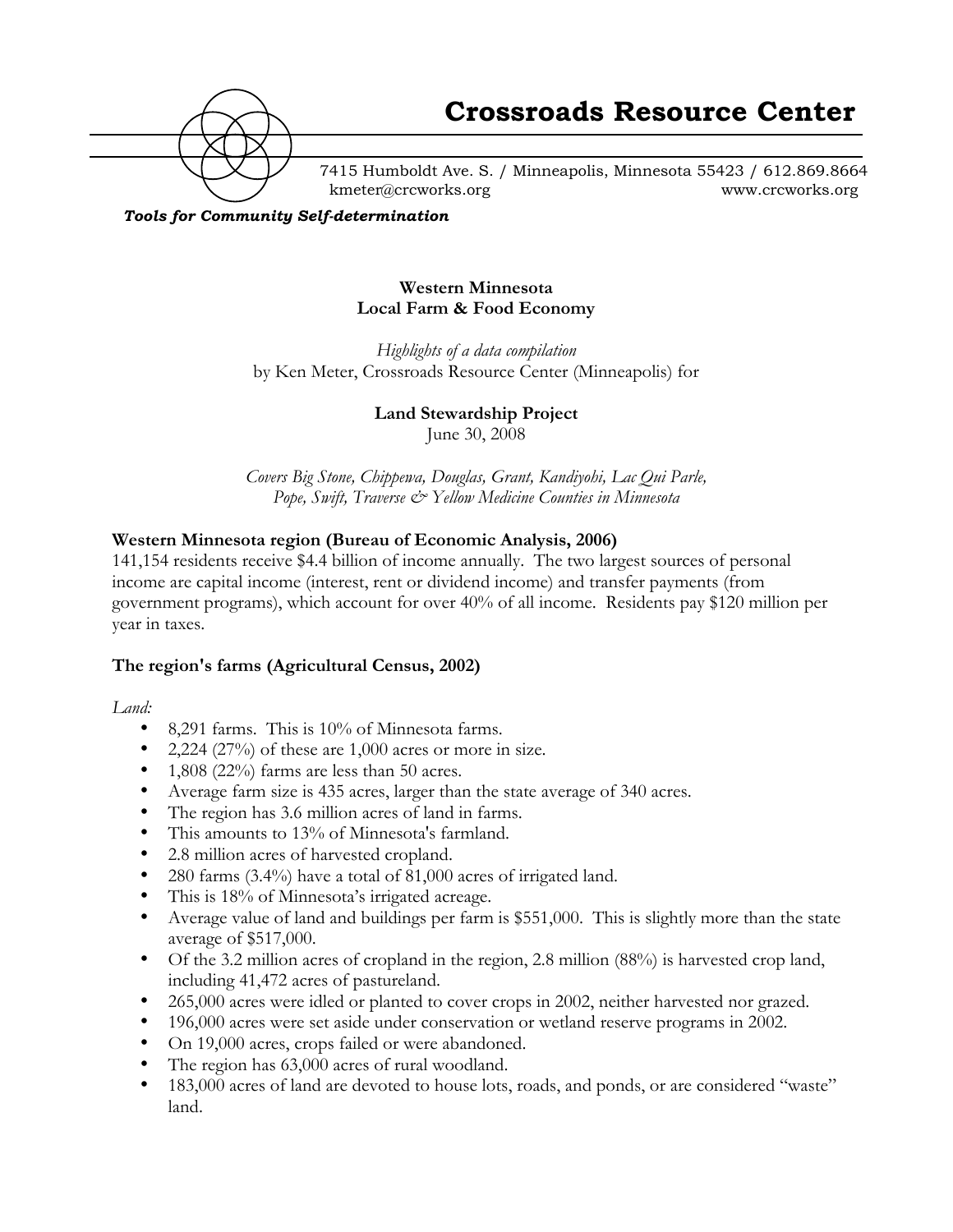## *Sales:*

\$1.1 billion of crops and livestock sold (2002).

\$680 million of crops sold (62% of sales).

\$414 million of livestock and products sold (38% of sales).

4,861 farms sold crops in 2002 — an 11% decline in the number of farms selling crops, from 5,491 in 1997.

Crop sales rose 9% from \$625 million in 1997 to \$680 million in 2002.

4,501 farms (54)% sold grain, for total sales of \$560 million (82% of crop sales).

The number of farms/ranches selling livestock, poultry and related products fell 22% from 1997 to 2002 (3,120 to 2,422), while sales of livestock products rose 3%.

3,688 (44%) of the region's farms sold less than \$10,000 of farm products in 2002, selling a total of \$3.7 million  $-0.3\%$  of the region's farm sales.

2,407 farms (29%) sold more than \$100,000 of products, with total sales of \$991 million, or 91% of the region's farm sales.

31% of region farms (2,600 of 8,291) reported net losses in 2002.

## *Cattle & Dairy:*

1,186 ranches and farms hold an inventory of 169,000 cattle.

1,637 farms sold 102,000 cattle in 2002, for total sales of \$65 million.

This was a decline in sales of 2% from the \$67 million sold in 1997 by 2,296 farms and

ranches (the number of farms and ranches decreased 29%).

Dairy sales fell 22% from \$74 million in 1997 to \$58 million in 2002.

The number of farms selling milk or dairy products fell 39% from 741 to 449 over the same period.

469 farms raise 32,000 milk cows.

1,138 farms sold \$53 million of forage crops in 2002 (hay, etc.).

*Other livestock & animal products:*

457 farms hold an inventory of 512,000 hogs and pigs.

The region's farmers sold \$1.3 million hogs and pigs.

Hog and pig sales increased 9% from \$101 million in 1997 to \$109 million in 2002.

The number of farms selling hogs and pigs fell 27%, from 704 to 511, over the same period. 202 farms hold an inventory of 17,000 sheep and lambs.

The number of farms selling poultry and products rose 22% (138 to 168), while sales rose

27% (\$129 million to \$163 million), from 1997 to 2002.

68 poultry farms hold an inventory of 148,000 birds.

133 farms sell eggs from an inventory of 3,778 laying hens.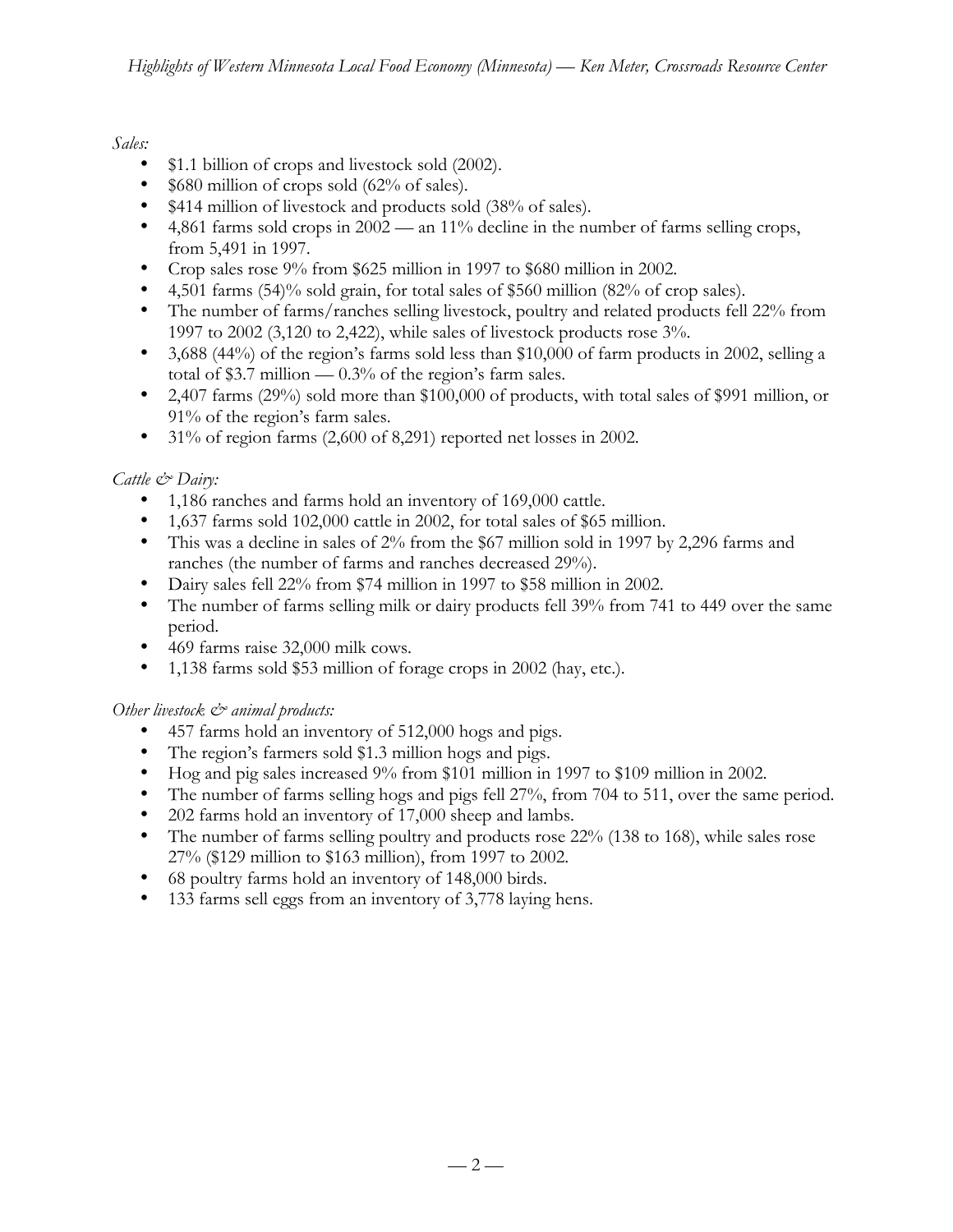

# **Livestock sales in Western Minnesota, 2002**

#### *Grains & Edible Beans, etc.*

3,851 farms raised 171 million bushels of corn on 1.1 million acres.

4,071 farms produced 52 million bushels of soybeans on 1.2 million acres.

1,531 wheat producers used 192,000 acres to raise 7.9 million bushels of wheat.

448,000 hundredweight of edible dry beans were raised by 103 farms on 21,000 acres.

1.5 tons of sugarbeets were produced on 73,000 acres by 229 farms.

456 farms raised 954,000 bushels of oats on 15,674 acres.

57 farms raised 211,000 bushels of barley on 4,330 acres.

Four farms produced 2,788 bushels of grain sorghum on 56 acres.

Four farms raised 474,000 pounds of sunflower seed on 338 acres.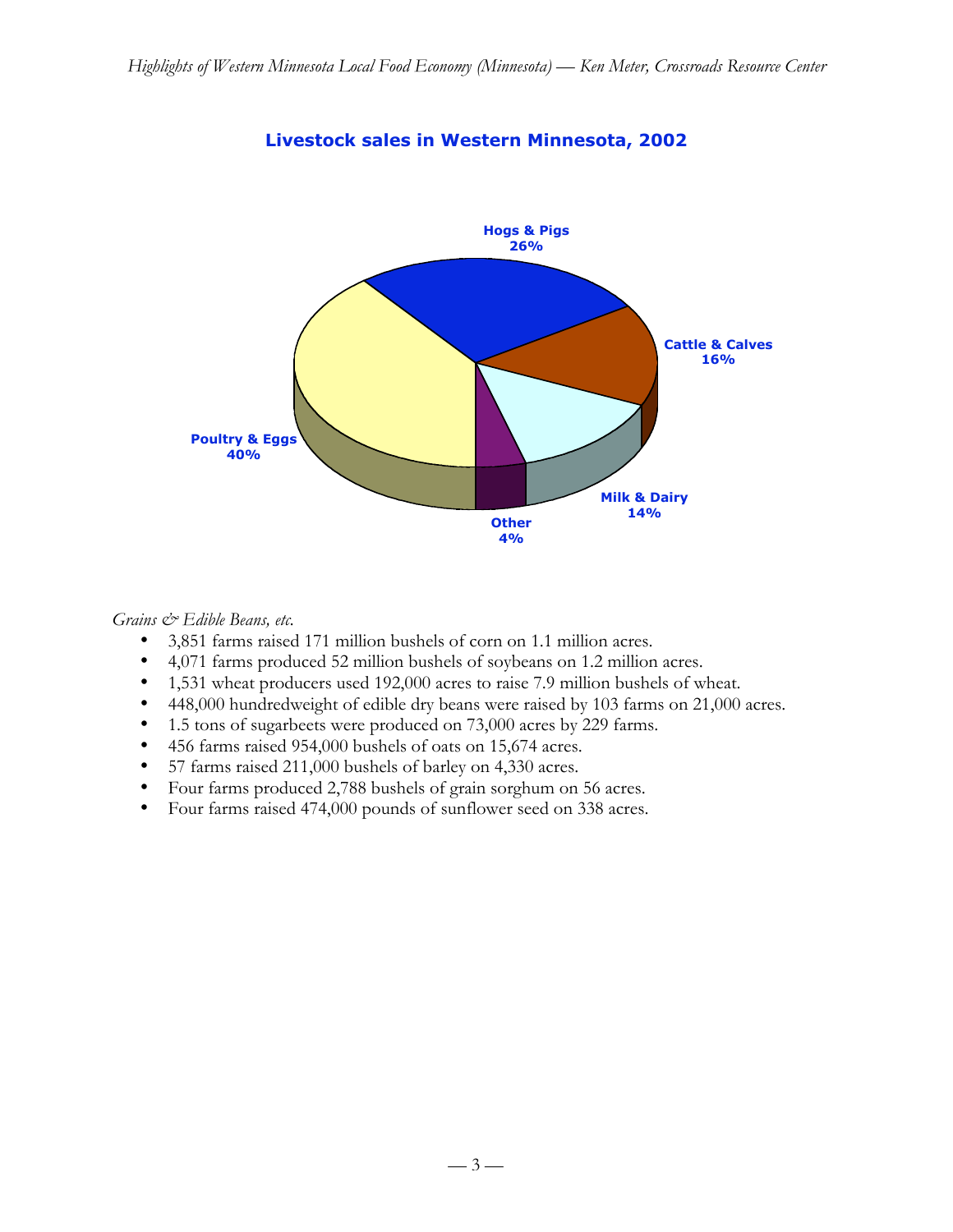

# **Bushels of grain produced in Western Minnesota, 2002**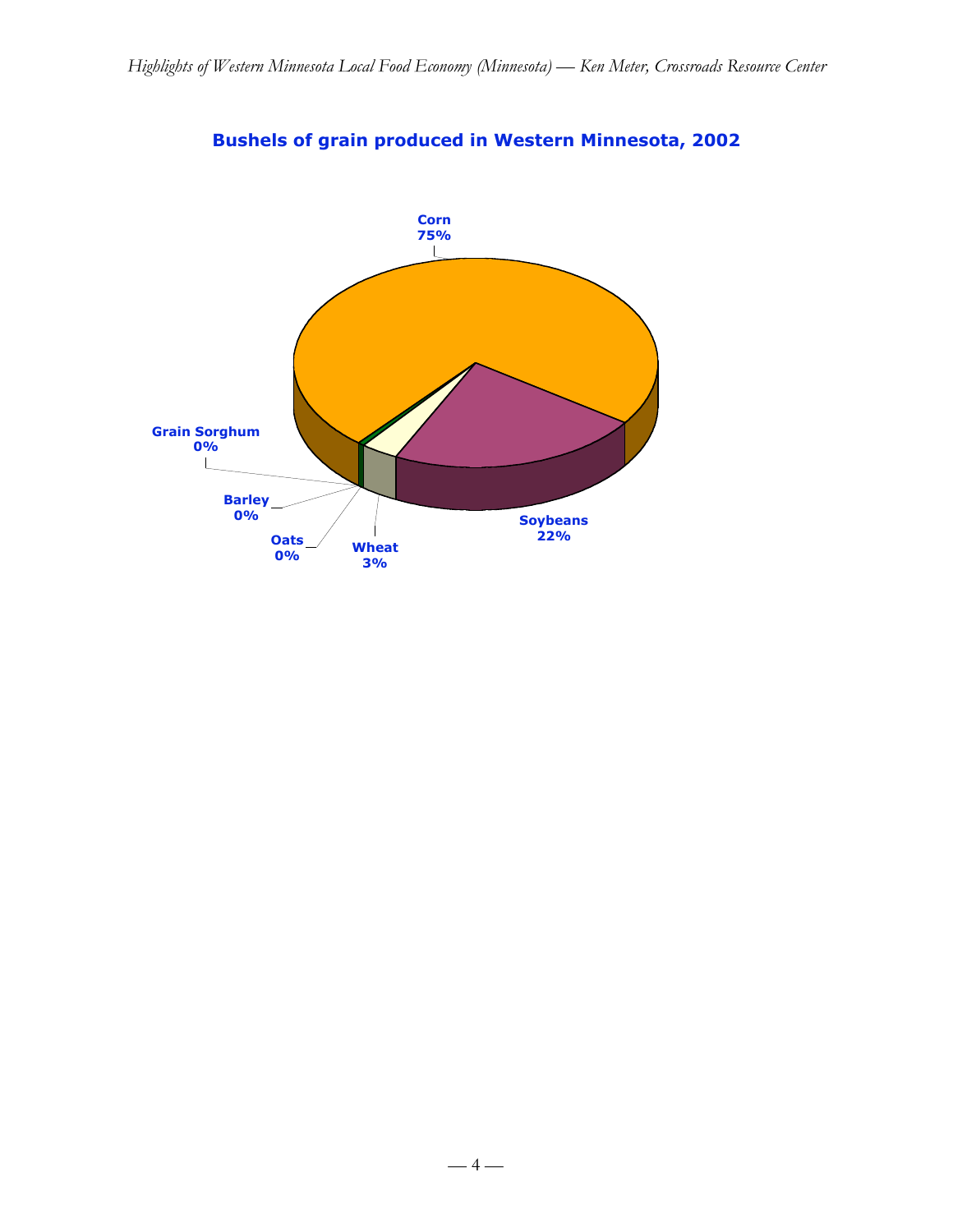*Vegetables & Melons (some farmers state that Ag Census data does not fully represent vegetable production):*

97 farms sold \$7.2 million of vegetables on at least 7,816 acres (data for some counties was suppressed by USDA).

93% of this acreage was devoted to vegetables for processing, with only 52 acres for sale as fresh product.

Kandiyohi and Pope Counties have most of this vegetable production.

Nine farms raised three acres of potatoes, with a total yield of 45 cwt.

The following vegetables are raised commercially in the region:

| Product             | # farms                     |
|---------------------|-----------------------------|
| Asparagus           | 7                           |
| Beans, Lima         | $\overline{4}$              |
| Beans, Snap         | $\ensuremath{\mathfrak{Z}}$ |
| <b>Beets</b>        | 6                           |
| Cabbage, Head       | $\overline{c}$              |
| Cantaloupes         | $\overline{c}$              |
| Carrots             | $\overline{4}$              |
| Corn, sweet         | 57                          |
| Cucumbers & Pickles | $\overline{4}$              |
| Garlic              | $\mathbf{1}$                |
| Lettuce             | $\mathfrak{Z}$              |
| Onions, Dry         | 5                           |
| Onions, Green       | 27                          |
| Peas, Green         | 22                          |
| Peas, Snow & Sugar  | $\overline{c}$              |
| Peppers, Bell       | 6                           |
| Peppers, Chili      | 3                           |
| Pumpkins            | 19                          |
| Radishes            | $\mathfrak{Z}$              |
| Rhubarb             | 3                           |
| Squash              | 13                          |
| Tomatoes            | 8                           |
| Turnip Greens       | $\mathbf{1}$                |
| Turnips             | $\overline{c}$              |
| Vegetables, Other   | $\mathbf{1}$                |
| Watermelons         | $\mathbf 1$                 |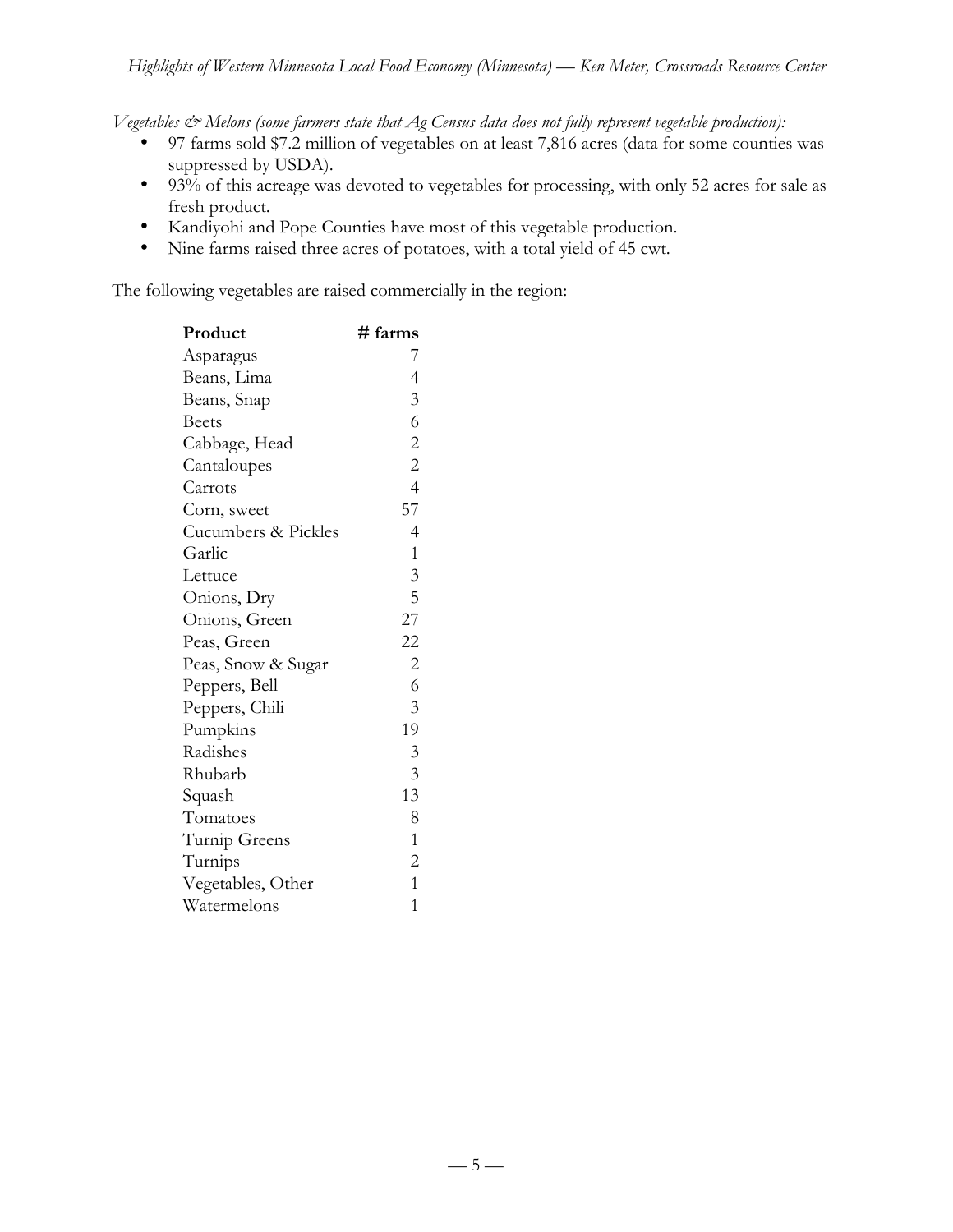*Fruits (some farmers state that Ag Census data does not fully represent fruit production):*

The region has 32 farms with a total of 77 acres of orchards.

The number of farms selling fruit and nuts increased 61% from 23 to 37, while sales rose 440% from \$25,000 to \$135,000, from 1997 to 2002.

Farms selling fruits, nuts and berries in Western Minnesota:

| Product              | # farms |
|----------------------|---------|
| Apples               | 27      |
| Apricots             | 1       |
| Blackberries         | 1       |
| <b>Blueberries</b>   | 1       |
| Cherries, sweet      | 1       |
| Cherries, tart       | 3       |
| Grapes               | 9       |
| Hazelnuts (Filberts) | 1       |
| Other fruits         | 1       |
| Peaches              | 1       |
| Pears                | 4       |
| Plums                | 7       |
| Raspberries          | 9       |
| Strawberries         |         |

#### *Nursery and Greenhouse plants*

29 farms sold \$309,000 of nursery and greenhouse crops. 14 farms sold \$56,000 Christmas trees.

#### *Direct and organic sales:*

227 farms sell \$704,000 of food directly to consumers. This is a 19% rise in the number of farms (191 in 1997) selling direct, and a 22% increase in direct sales, from \$577,000 in 1997 to 2002.

Western Minnesota farmers sell 6% of the state's direct sales.

19 region farms sold \$332,000 of organic foods raised on 362 acres.

This amounts to 4% of Minnesota's organic sales.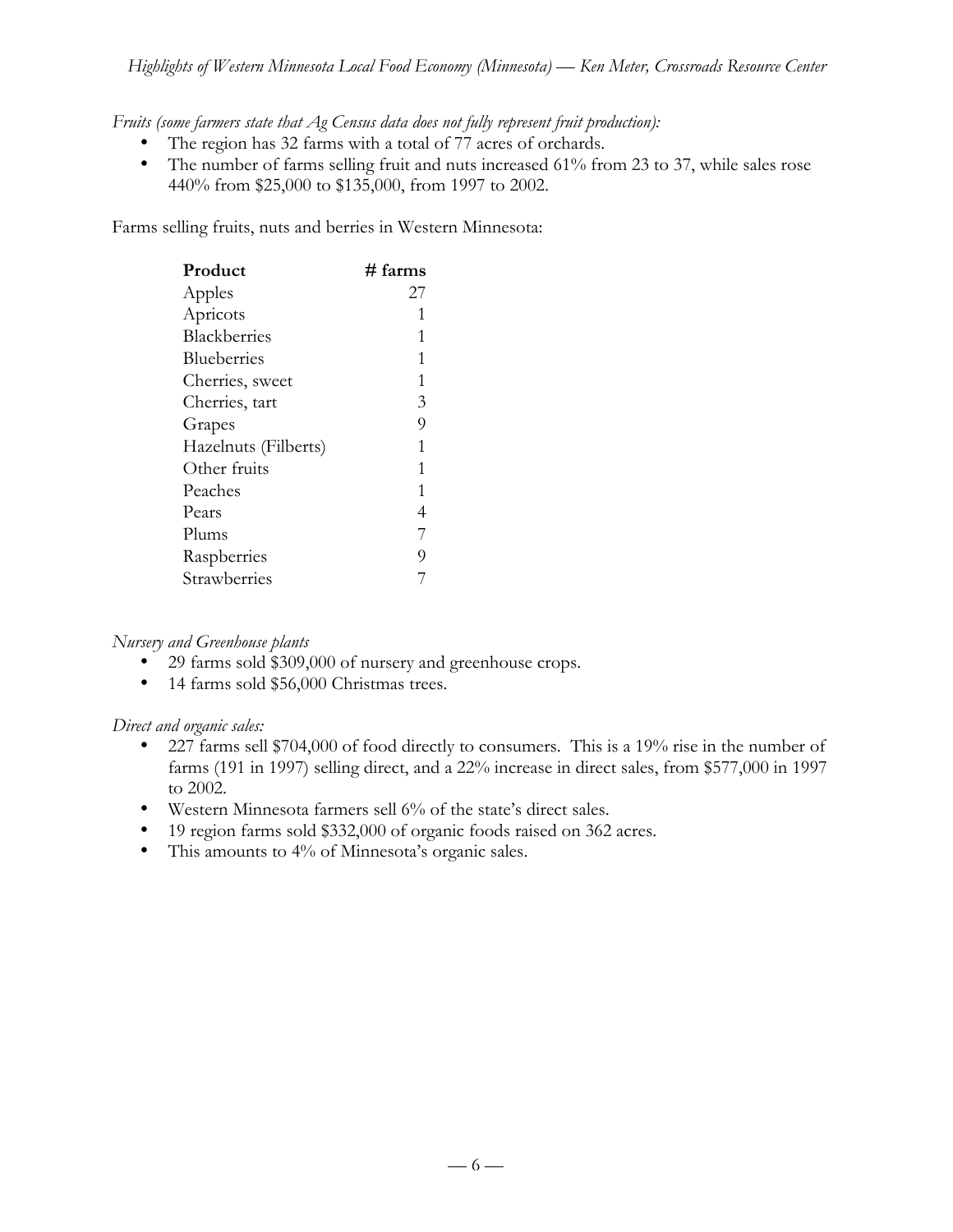## **County and State Highlights (Agricultural Census 2002)**

#### **Big Stone County**

Much agricultural data for Big Stone County is not reported by USDA to protect confidentiality. Agricultural sales in 2002 amount to \$58 million from 446 farms. Hog and pig sales total \$7 million. Cattle and calf sales total \$2 million. Ranks 8<sup>th</sup> in Minnesota for bee colonies. Acreage devoted to corn and soybeans totals 184,000. 35,000 acres are planted to wheat.

#### **Chippewa County**

Agricultural sales total \$103 million. Ranks 8<sup>th</sup> in Minnesota for forage crop sales, with \$22 million. Ranks  $8<sup>th</sup>$  in state — and  $16<sup>th</sup>$  in U.S. — for sugar beet acreage, with 29,000 acres. Grain sales total \$65 million. Hog and pig sales total \$7 million. Cattle and calf sales total \$3.7 million. Poultry and egg sales total \$3 million. Dairy sales total \$1 million.

#### **Douglas County**

Agricultural sales total \$53 million. Grain sales total \$23 million. Milk and dairy sales total \$12 million. Cattle and calf sales total \$6.8 million. Sales of hogs and pigs total \$2.5 million. Forage crop sales total \$1.7 million. Ranks  $2^{nd}$  in Minnesota — and  $5^{th}$  in U.S. — for elk production. 105,000 acres are devoted to corn and soybean production. 25,000 acres are devoted to forage crops. Wheat is raised on 17,000 acres.

## **Grant County**

Agricultural sales total \$69 million. Grain sales total \$54 million. \$8.7 million of forage crops are sold. Hog and pig sales total \$3 million. Cattle and calf sales total \$1.6 million. Milk and dairy sales total \$1.3 million. Ranks 3<sup>rd</sup> in Minnesota for sheep and goat sales, with \$654,000, and an inventory of 3,436. Corn and soybeans are planted on 187,000 acres. Wheat is raised on 43,000 acres. Ranks 19<sup>th</sup> in Minnesota for sugar beet acreage, with 11,000 acres.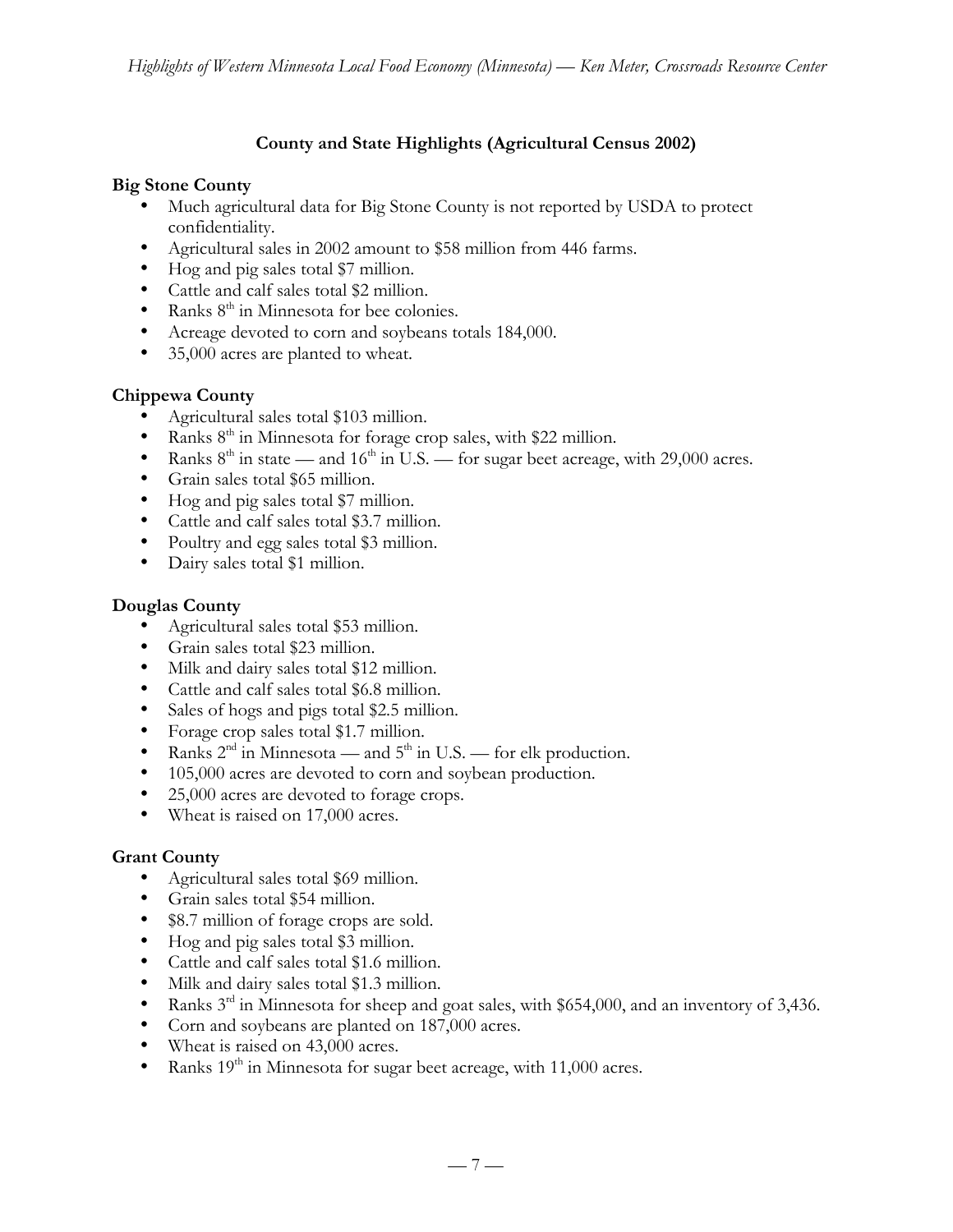#### **Kandiyohi County**

Agricultural sales total \$231 million, fourth largest in Minnesota. Ranks 2<sup>nd</sup> in Minnesota for sales of livestock and products, with \$148 million. Grain sales total \$68 million. Ranks first in state for poultry sales, with \$107 million. Ranks second in Minnesota for aquaculture sales, with \$1.2 million. Ranks  $5<sup>th</sup>$  in state for sheep and goat sales, with 619,000 and an inventory of 4,372. Ranks ninth in Minnesota for sales of forage crops, with \$12 million. Sales of hogs and pigs total \$18 million. Milk and dairy sales total \$12 million. Cattle and calf sales total \$8 million. Ranks first in Minnesota, and 4<sup>th</sup> in U.S., for inventory of turkeys, with 2.2 million. Ranks seventh in state for broiler inventory, but the number of broiler hens is not reported by USDA. 253,000 acres are planted in corn and soybeans. Forage crops are raised on 21,000 acres. Ranks 9<sup>th</sup> in Minnesota for sugar beet acreage, with 14,000. Ranks ninth in state for dry edible bean acreage, with 5,000.

## **Lac Qui Parle County**

Agricultural sales total \$113 million. Grain sales total \$76 million — ranks  $12<sup>th</sup>$  in state. Hog and pig sales total \$22 million. Cattle and calf sales total \$6 million. Milk and dairy sales total \$3.5 million. \$1.9 million of forage crops are sold. Ranks first in Minnesota for duck production. Ranks 12<sup>th</sup> in Minnesota for layer hen inventory. Inventory of hogs and pigs is 94,000. 319,000 acres are planted to corn and soybeans. Forage crops are raised on 15,000 acres. Wheat is raised on 12,000 acres.

#### **Pope County**

Agricultural sales total \$91 million. Grain sales total \$45 million. Milk and dairy sales total \$15 million. Cattle and calf sales total \$11 million. Hog and pig sales total \$8.6 million. \$3.9 million of vegetables and potatoes are sold. Forage crop sales total \$2.4 million. \$2.4 million of poultry and products are sold. Ranks  $6<sup>th</sup>$  in Minnesota for number of bee colonies, with 4,082. Corn and soybeans are raised on 186,000 acres. Forage crops are planted on 23,000 acres. 11,000 acres are devoted to wheat.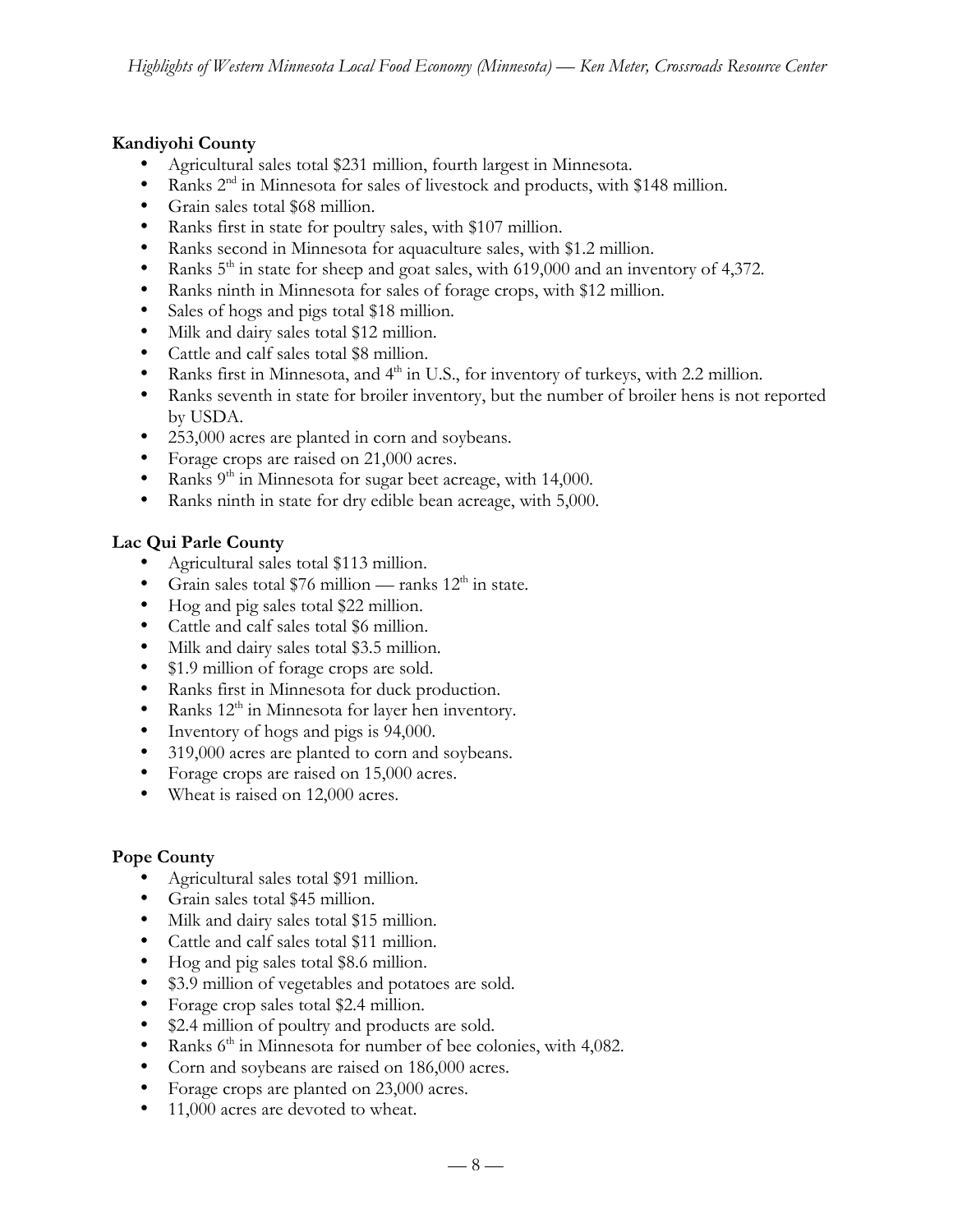#### **Swift County**

Agricultural sales total \$158 million. Ranks fifth in state for poultry sales, with \$48 million. Ranks  $10<sup>th</sup>$  in Minnesota for grain sales, with \$82 million. Cattle and calf sales total \$9.2 million. Milk and dairy sales total \$7.2 million. \$5.7 million of hogs and pigs are sold. Ranks  $2<sup>nd</sup>$  in Minnesota — and  $8<sup>th</sup>$  in U.S. — for turkey inventory, with 1.5 million. Ranks 3rd in Minnesota for goat inventory. 306,000 acres are devoted to corn and soybeans. Wheat is planted on 8,800 acres. Forage crops are raised on 8,700 acres. Ranks  $8<sup>th</sup>$  in Minnesota for acreage in dry edible beans, with 5,025.

#### **Traverse County**

Agricultural sales total \$80 million. Grain sales total \$64 million. Cattle and calf sales total \$4 million. Hog and pig sales total \$3 million. Corn and soybeans are planted on 244,000 acres. 44,000 acres are planted in wheat. Ranks  $11<sup>th</sup>$  in Minnesota for sugar beet acreage, with  $10,000$  acres. Forage crops are planted on 6,600 acres.

#### **Yellow Medicine County**

Agricultural sales total \$139 million. Ranks  $9<sup>th</sup>$  in Minnesota for grain sales, with \$82 million. \$32 million of hogs and pigs sold. Cattle and calf sales total \$12 million. Milk and dairy sales total \$4 million. \$4 million of forage crops are sold. Ranks 4<sup>th</sup> in Minnesota for soybean acreage. Ranks  $8<sup>th</sup>$  in state for corn acreage. Corn and soybeans are planted on 348,000 acres. 13,000 acres are devoted to wheat. Forage crops are planted on 10,000 acres.

## **State of Minnesota**

Sixth largest farm state in U.S., ranked on value of agricultural products sold. Ranks  $5^{\overline{th}}$  in crops sold. Ranks  $7<sup>th</sup>$  in livestock sold. Third in nation for grain sales, with \$3.5 billion. Ranks third in U.S. with \$1.4 billion in sales of hogs and pigs. Ranks  $4<sup>th</sup>$  in U.S. for sales of forage and hay with  $\frac{2471}{100}$  million. Ranks 5<sup>th</sup> in nation for dairy sales, with \$931 million. Ninth in U.S. for poultry sales, with \$751 million. Ranks 9<sup>th</sup> in nation for Christmas tree sales, with \$11.9 million.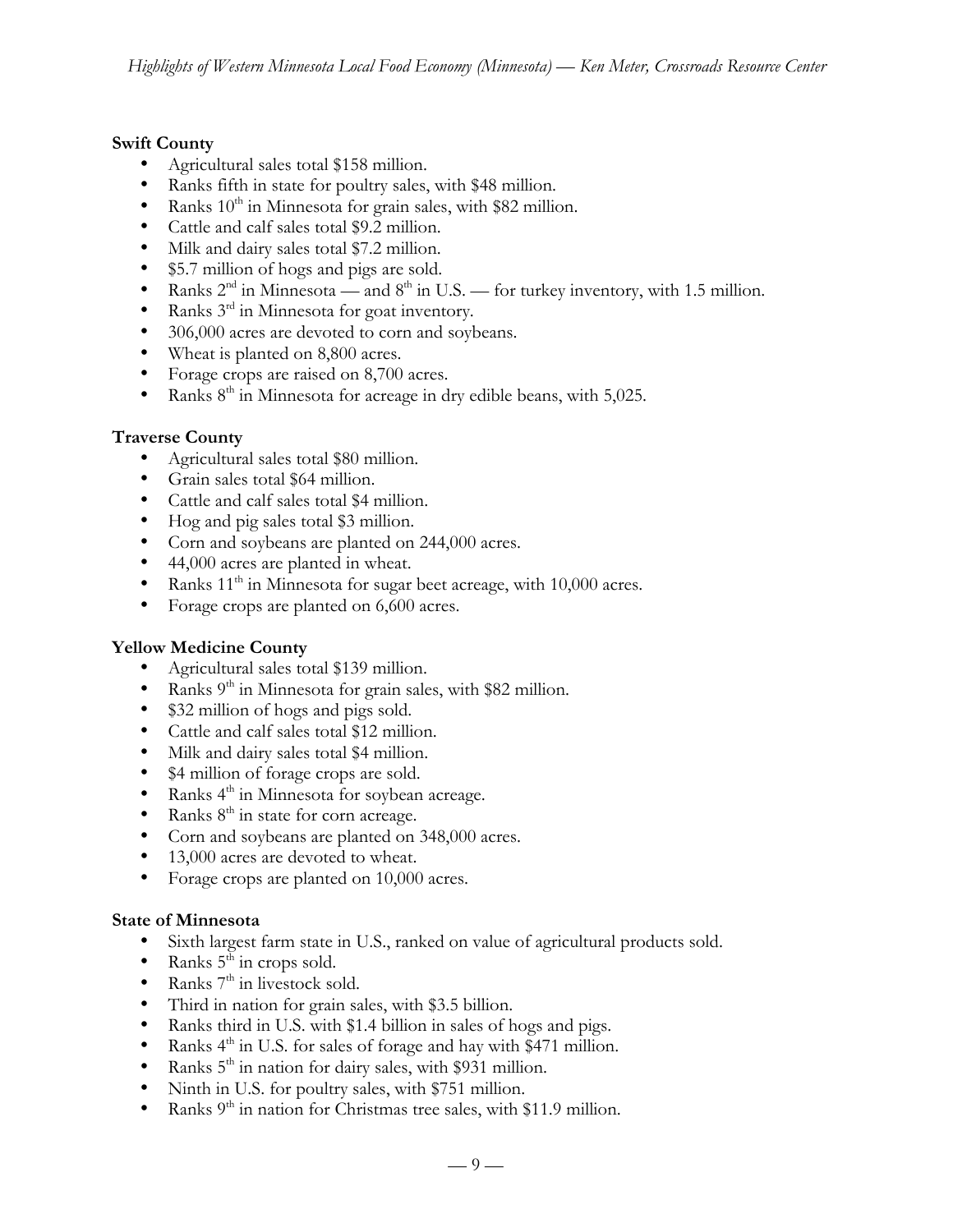Twelfth in nation for cattle and calf sales, with \$873 million. Holds largest inventory of turkeys in U.S. with 15.5 million. Ranks  $3<sup>rd</sup>$  in nation for inventory of hogs and pigs, with 6.4 million. Ranks  $9<sup>th</sup>$  in U.S. for laying chicken inventory with 11.9 million. First in U.S. for acreage devoted to sugar beets, with 476,617. Third in U.S. for soybean acreage, with 7 million. Fourth in U.S. for corn acreage, with 6.6 million. Ranks  $7<sup>th</sup>$  in nation for wheat acreage, with 1.9 million.

## **Balance of Cash Receipts and Production Costs (BEA):**

Western Minnesota farmers and ranchers sell \$1.1 billion of food commodities per year (fifteen-year averages covering 1992-2006), spending \$1.2 billion to raise them, for an average loss of \$122 million each year.

Overall, farm producers have lost \$1.8 billion in production costs since 1992. Cash flow from farm production has been negative each year since 1992, except for the year 1996. 31% of the region's farms and ranches reported net losses in 2002 (Ag Census). Western Minnesota farmers and ranchers earned \$332 million less by selling commodities in 1969 than they earned in 2006 (in 2006 dollars).

Farmers and ranchers earn another \$67 million per year of farm-related income — primarily custom work, and rental income (fifteen-year average for 1992-2006). Federal farm support payments average \$139 million per year for the entire region, for the same years (BEA).

#### **The region's consumers:**

Western Minnesota Region consumers spend \$334 million buying food each year, including \$189 million for home use. Most all of this food is produced outside the region. Only \$704,000 of food products (0.06% of farm cash receipts; one-tenth the national average) are sold by farmers directly to consumers.

Estimated change in net assets for all region households combined was a loss of \$182 million in 2006 alone (BLS). This net loss is nearly enough to pay for all food eaten at home by the region's consumers.

#### **Farm and food economy summary:**

Farmers lose \$120 million each year producing food commodities, while spending \$460 million buying inputs from external suppliers, for a total loss from farming of \$580 million to the region.

Meanwhile, consumers spend more than \$300 million buying food from outside. Thus, total loss to the region is \$880 million of potential wealth *each year*. This loss amounts to 80% of the value of all food commodities produced in these 10 counties of Western Minnesota — or 2.6 times the value of all foods consumed in the region.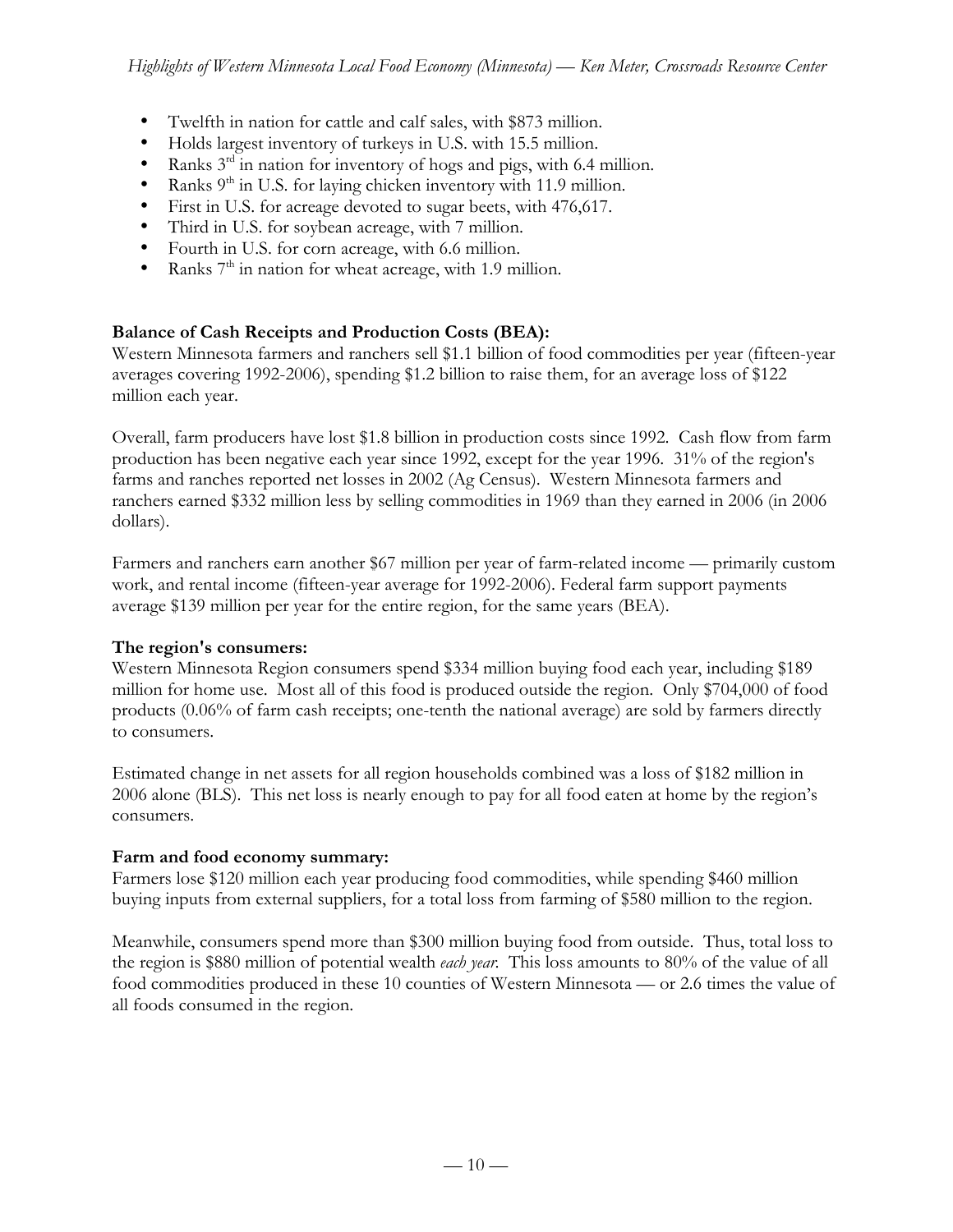## **Consumer markets**

(Bureau of Labor Statistics data)

## **Western Minnesota Region: markets for food eaten at home (2006):**

|                                     | millions |
|-------------------------------------|----------|
| Meats, poultry, fish, and eggs      | 43       |
| Fruits & vegetables                 | 31       |
| Cereals and bakery products         | 25       |
| Dairy products                      | 21       |
| "Other," incl. sweets, fats, & oils | 69       |

#### **State of Minnesota: markets for food eaten at home (2006):**

|                                     |    | millions |
|-------------------------------------|----|----------|
| Meats, poultry, fish, and eggs      | SS | 1,399    |
| Fruits & vegetables                 |    | 1,004    |
| Cereals and bakery products         |    | 821      |
| Dairy products                      |    | 692      |
| "Other," incl. sweets, fats, & oils |    | 2,261    |

## **Household expenses for energy in Western Minnesota**

|             | millions  |
|-------------|-----------|
| Electricity | S.<br>-61 |
| Natural gas | 45        |
| Fuel oil    |           |
| Gasoline    | 124       |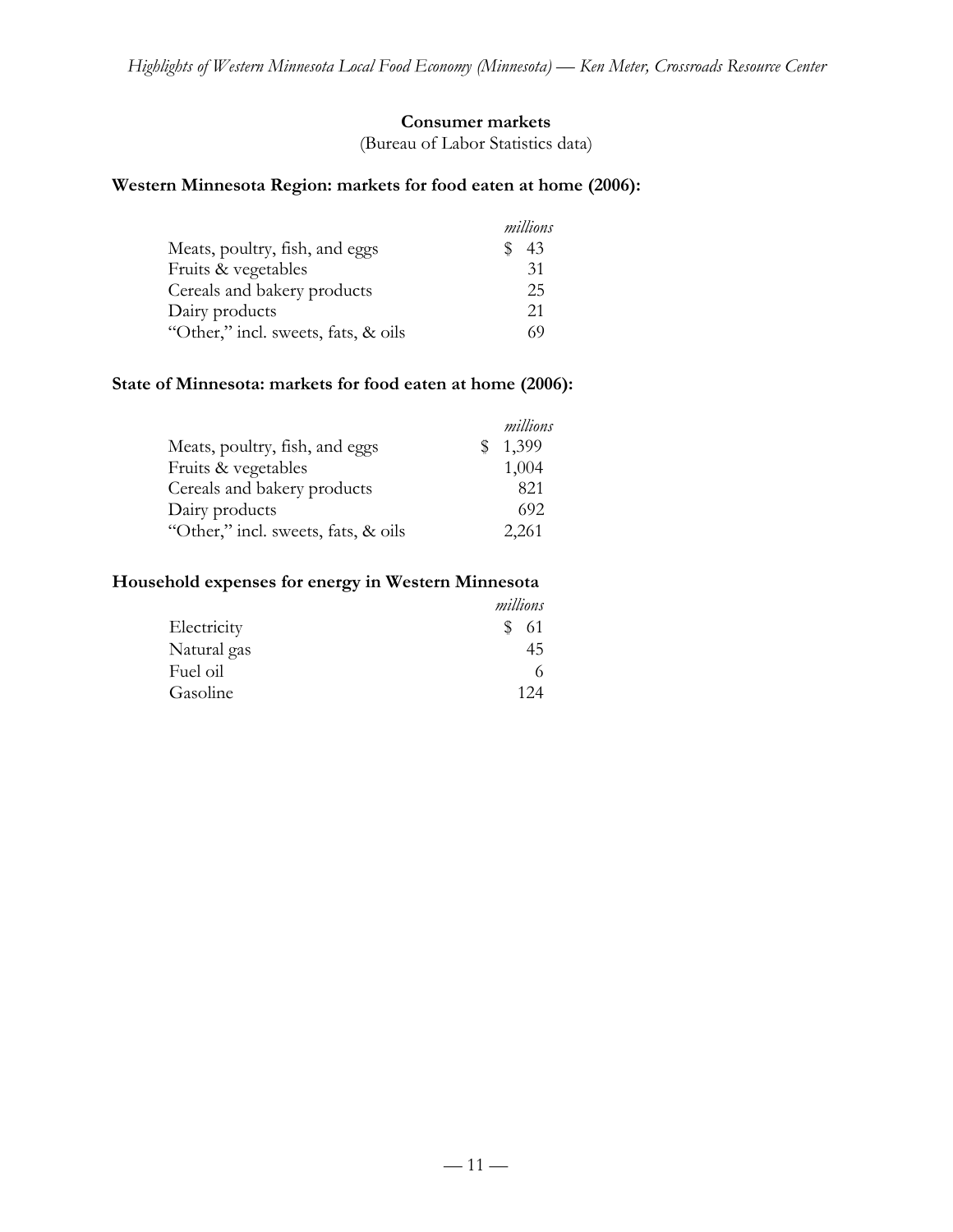#### **Top 25 products sold by Minnesota farmers, 2006** Source: **USDA Economic Research Service**

All 80,000 farmers together sold \$10 billion of crops and livestock in 2006. Of these sales, \$5 billion in livestock sales, and \$5 billion of crop sales. State farmers received \$767 million in federal subsidies.

|                    | \$ millions    |
|--------------------|----------------|
| Corn               | 2,029          |
| Hogs               | 1,751          |
| Soybeans           | 1,676          |
| Dairy products     | 1,074          |
| Cattle and calves  | 926            |
| Turkeys            | 569            |
| Sugar beets        | 411            |
| Wheat              | 301            |
| Greenhouse/nursery | 200            |
| Hay                | 136            |
| Potatoes           | 108            |
| Chicken eggs       | 107            |
| <b>Broilers</b>    | 87             |
| Corn, sweet        | 65             |
| Dry beans          | 49             |
| Peas, green        | 40             |
| Sunflowers         | 28             |
| Sheep and lambs    | 13             |
| Honey              | 9              |
| Apples             | 9              |
| Oats               | 9              |
| Barley             | $\overline{7}$ |
| Carrots            | $\overline{2}$ |

**Note:** Snap beans and rye are also listed among the top 25 farm products in Minnesota, but sales data have been withheld by ERS to preserve confidentiality. *Source: USDA Economic Research Service*